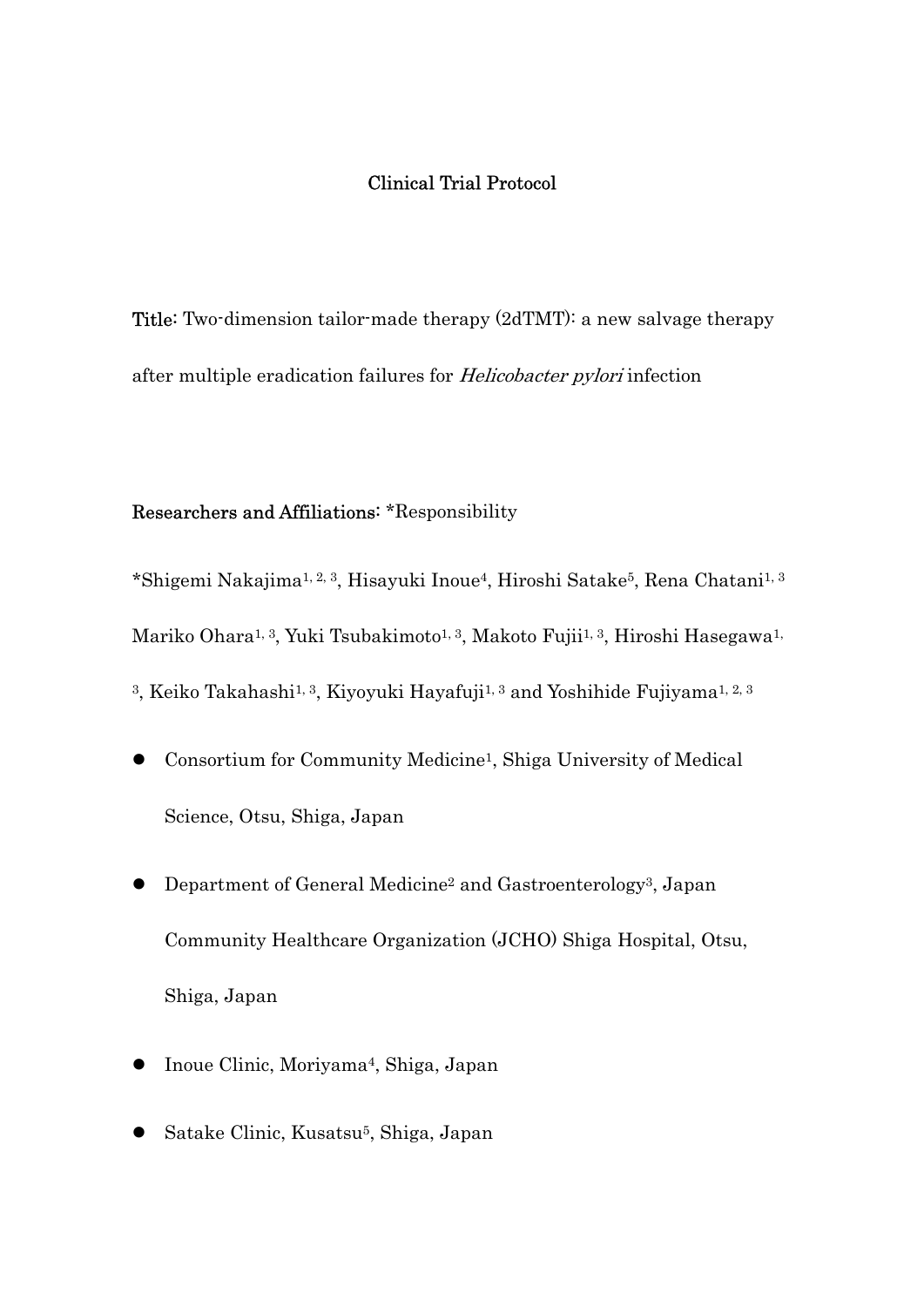Aim: To clarify the effect of 14-day 2-dimension tailor-made therapy (2dTMT) as the salvage therapy after twice or more eradication failures.

Subjects: Patients aged 20yo or older who visited to the Outpatient Departments of Gastroenterology or General Medicine, JCHO Shiga Hospital from June 2004 until April 2016 to receive salvage therapy to eradicate H. pylori after twice failures with PPI-based first and second eradication therapies. Those who have received more than twice therapies are also included if H. pylori is still positive after the last therapy.

Exclusion criteria: Those who have severe liver or renal diseases or other conditions which are thought to be inadequate. Those who discontinued previous eradication therapies because of adverse events are also excluded.

Informed Consent: Candidates are informed of the following tests and therapies for 2dTMT. Those who agreed are the subjects of the study and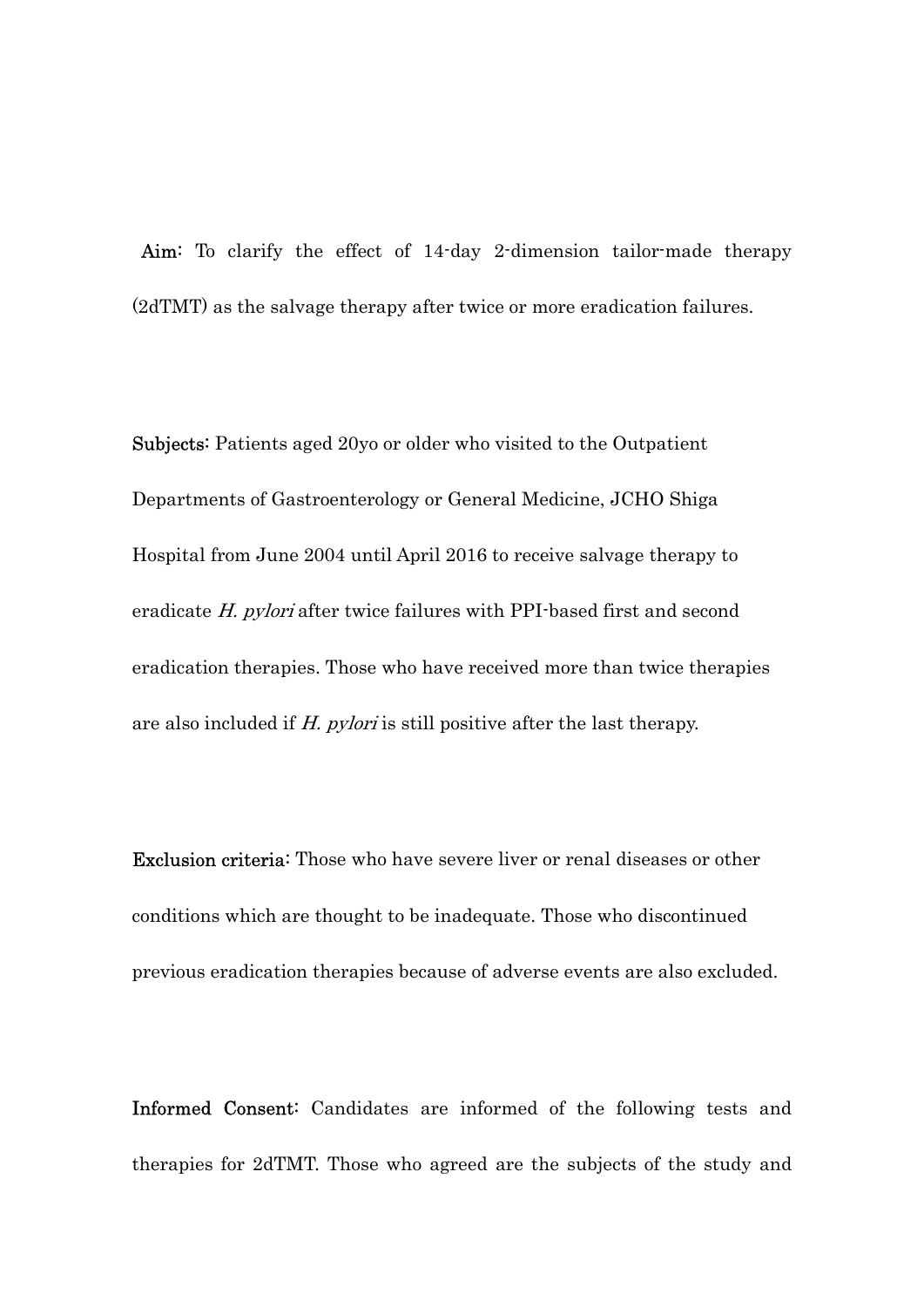undergo the following tests. Finally, the subjects who take medicine must sign the paper of participation.

Tests before the therapy: Blood sample is obtained from each patient after informed consent for measuring serum H. pylori antibody and single nucleotide polymorphism (SNP) in CYP2C19 gene. Patients undergo esophagogastroduodenoscopy to take two biopsy specimens from the greater curvature of the antrum and the middle corpus of the stomach for H. pylori culture and antibiotics susceptibility test (AST).

Eradication therapy: A proton pump inhibitor (PPI) and two antibiotics are prescribed for 14 days as in the followings. A PPI is selected from the available four PPIs: lansoprazole 30mg, omeprazole 20mg, esomeprazole 20mg, and rabeprazole 10mg. The dose of PPI per day is determined according to the CYP2C19 genotype: twice for poor metabolizer (PM) or four times for extensive metabolizer (EM) (dimension 1). Two antibiotics are selected from the results of AST: MIC smaller than the breakpoint of European Committee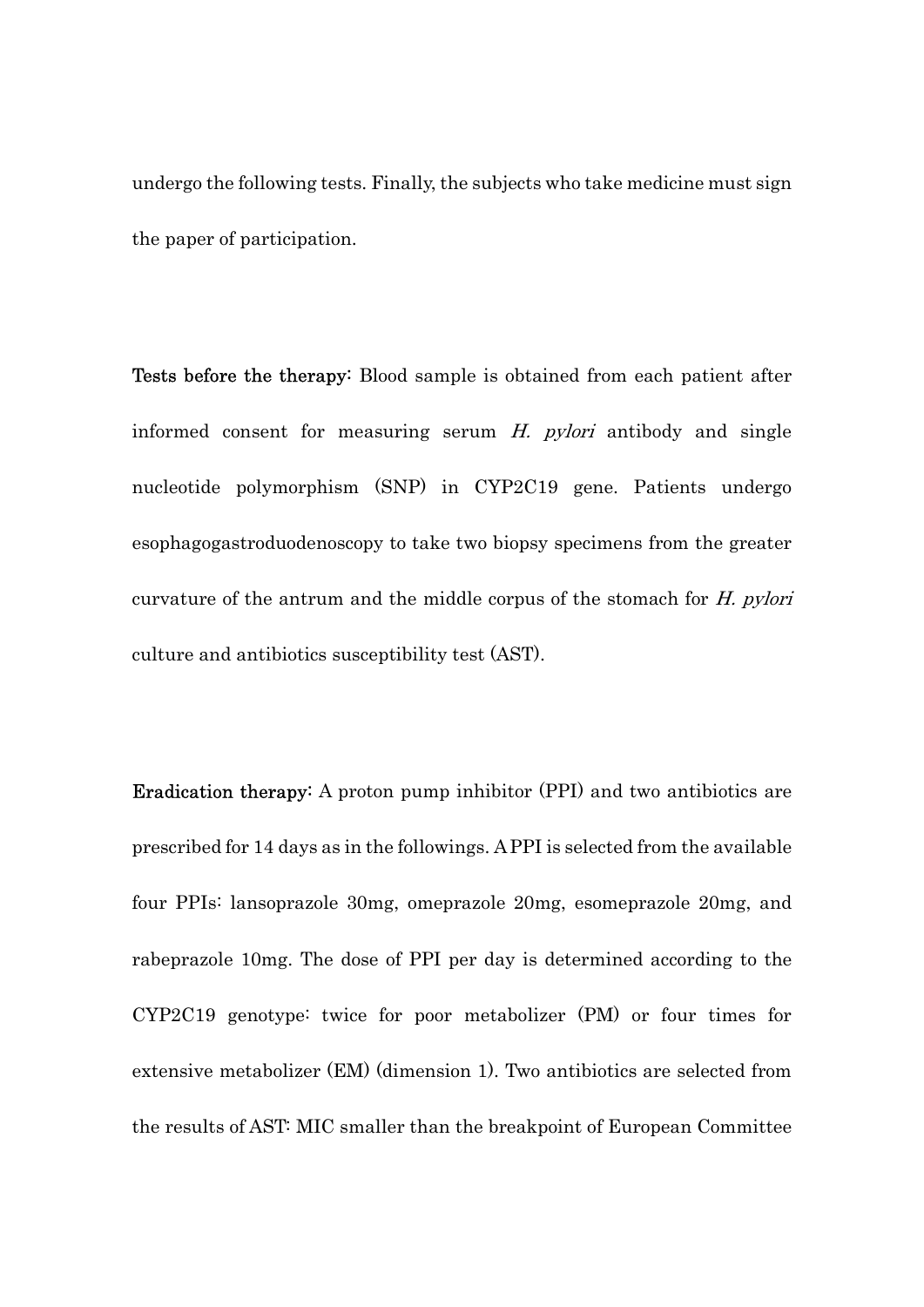on Antimicrobial Susceptibility Testing (EUCAST) is considered susceptible (dimension 2). The priority order to choose antibiotics is amoxicillin (AMPC), clarithromycin (CAM), metronidazole (MNZ), levofloxacin (LVFX) and minocycline (MINO) according to the history of the proposal of the Japanese Society for Helicobacter Research. For those who have enough information from the AST, a PPI and 2 susceptible antibiotics are prescribed for 14 days (2dTMT). For those who do not have enough information to select two susceptible antibiotics, AMPC and an antibiotic is selected empirically: the priority order is LVFX and then MINO. For those who use MINO, 0.5g bismuth subnitrate is added four times a day (2g per day) because classical quadruple therapy contains tetracycline and bismuth compound (MINO is one of the tetracycline-family antibiotics).

Evaluation of the therapy: Eradication success/failure is evaluated with urea breath test 2 months after the therapy or later. For those who are not confirmed eradication with urea breath test, either stool antigen test, pathology or serum antibody test were added to confirm eradication success/failure. Adverse events are questioned by the doctor at the first visit